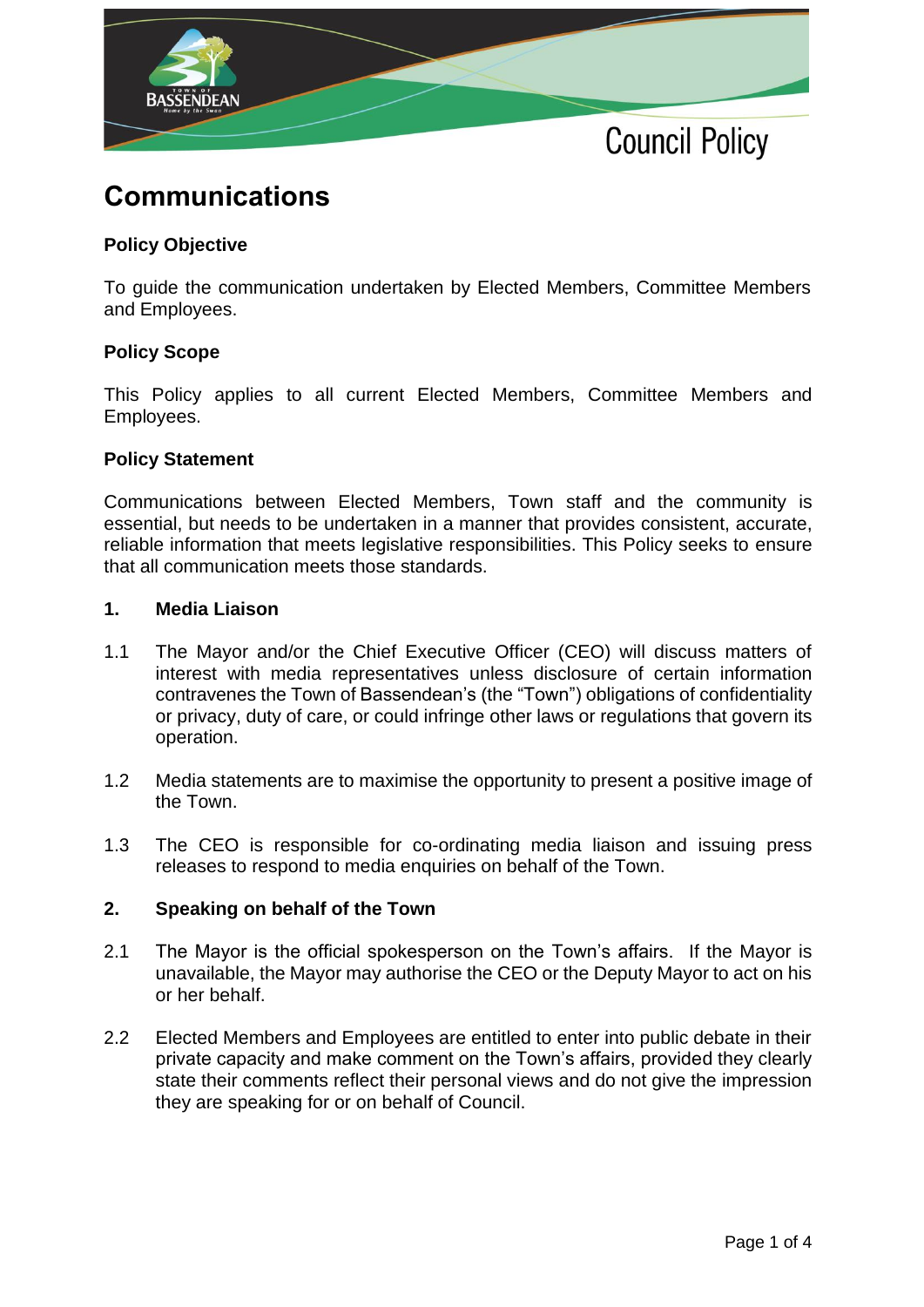

- 2.3 Elected Members and Employees must support Council decisions and refrain from using the media to make negative personal comments on an Elected Member or Employee that could be interpreted as such and which are reasonably likely to undermine public confidence and/or have a detrimental impact on the individual or the local government.
- 2.4 An Elected Member must ensure that their use of social media and other forms of communication complies with the Town's Code of Conduct for Councillors, Committee Members and Candidates, and that any information that they publish is factually correct.
- 2.5 An Elected Member must not disparage the character of another Council Member, Committee Member or Employee.
- 2.6 Elected Members and Employees have a duty of legal fidelity to act in the best interests of the Council and the Town by not making public statements that are critical of a Council decision or can cause detriment to the integrity of the Town.

# **3. Elected Member's Correspondence**

- 3.1 Town of Bassendean letterhead is to be used for all correspondence generated from the Mayor.
- 3.2 All correspondence (outward or inward) in the custody of an Elected Member must be captured in the corporate recordkeeping system in accordance with *State Records Act 2000*, Town of Bassendean *Recordkeeping Plan* and *Freedom of Information Act 1992*.

# **4. Elected Member's Access to Information**

- 4.1 Access to corporate information by Elected Members is managed in accordance with Section 5.92 of the *Local Government Act 1995*.
- 4.2 Elected Members are able to access certain documents above and beyond what is available to the general public. This includes the right to inspect any document that deals with Council business. However, this is not without limitation. An Elected Member is required to demonstrate to the CEO the relevance of the information to the performance of the Elected Member's role. The information, where granted, is not to be used for an Elected Member's own interest, be used to cause detriment to the Town or be unconnected with a Council activity (section 5.93).
- 4.3 Should approval be granted, the CEO will determine the manner in which the access is permitted.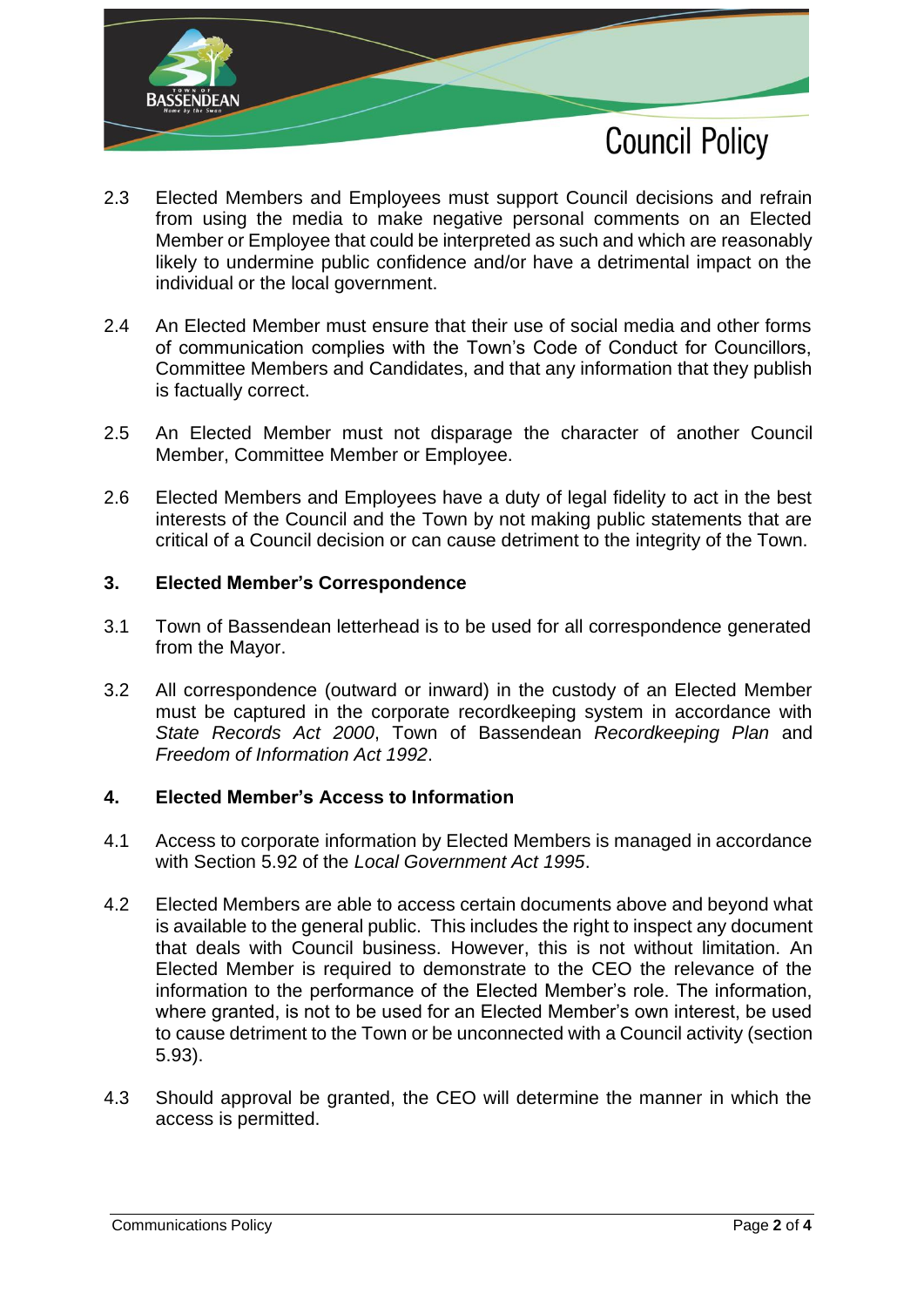

# **5. Communication between Elected Members and Town employees when acting in their formal capacity**

- 5.1 Where an Elected Member is acting in their formal capacity as a Councillor of the Town of Bassendean, all Director Corporate Services, Director Community Planning, Executive Manager Infrastructure, and Executive Manager Sustainability and Environment.
- 5.2 Communication by Elected Members, when acting in their formal capacity as a Councillor, with Town employees other than those specified in subclause 5.1 above, requires authorisation from the CEO.
- 5.3 In the event an enquiry entails the use of Town resources to the extent it may have an adverse effect on the day to day operations of the organisation, the enquiry is to be referred to the CEO for determination.

# **6. Improper use of information**

- 6.1 Elected Members and Employees must not make improper use of information that is acquired as a result of the performance of their role under the Act or any other written law. Elected Members and Employees who have access to confidential information are to put in place measures to ensure that confidentiality is retained.
- 6.2 Comments which become public and which breach this policy, and/or the Code of Conduct for Councillors, Committee Members, and Candidates, may constitute a minor breach of the *Local Government Act 1995 [refer s.5.105]* and may be referred for investigation.

# **7. Record Keeping**

- 7.1 Official communications undertaken on behalf of the Town, including on the Town of Bassendean's Social Media accounts and third party social media accounts must be created and retained as local government records in accordance with the *State Records Act 2000.* These records are also subject tothe *Freedom of Information Act 1992*.
- 7.2 Elected Member communications that relate to their role as an Elected Member are subject to the requirements of the *State Records Act 2000.* Elected Members are responsible for transferring these records to the Town's administration. Elected Member records are also subject to the *Freedom of Information Act 1992*.